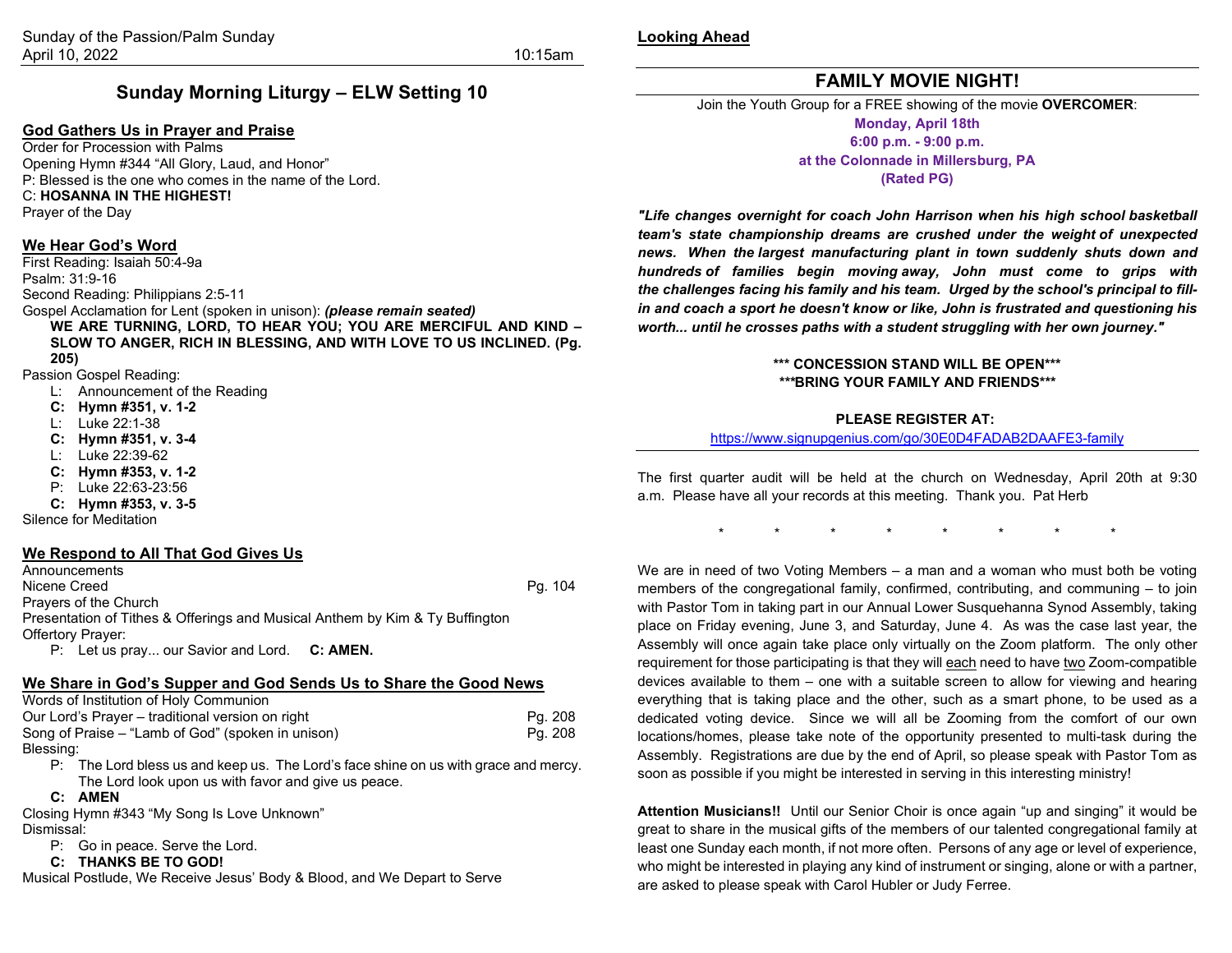# **Saint John's Evangelical Lutheran Church**

**Berrysburg, PA 717-362-9519**

#### **[stjohnhillchurch@frontier.com](mailto:stjohnhillchurch@frontier.com) | [www.stjohnhillchurch.org](http://www.stjohnhillchurch.org/)**

## **Our Mission**

*St. John congregation, responding to the call of the Holy Spirit through the Gospel, unites together to preach and teach the Word, administer the sacraments, and carry out God's mission. With God's guidance and grace, we strive to boldly proclaim by word and action the reconciling Gospel of Jesus: Working together for justice and peace, and caring for those in need in our community and world. We invite everyone to join us wherever you are on your faith journey.*

*Adopted December 8, 2013*

# **Serving Today**

| Pastor                           |
|----------------------------------|
| <b>Young Christians Minister</b> |
| Organist                         |
| Lector                           |
| <b>Council President</b>         |
|                                  |

For the month of April, our *Celebrate* lectionary bulletin inserts are sponsored by Dana and Chris Klouser to the Glory of God in memory of our parents: Richard Klouser, Jean Kessler, and Juney Yeager. Our support of *Tree 4 Hope* and the support of one pastor for one month in the *Konde Diocese of the Evangelical Lutheran Church in Tanzania* is sponsored by Delmar & Ginny Enders for the blessings of grandchildren, Miana, Olivia, Caleb; and greatgrandchildren, Axten, Sophia and Kyrah.

Welcome to all who are worshipping with us this morning. If you are a visitor, please sign our guest book in the foyer. As we celebrate our Lord's Supper, we welcome to our table all baptized Christians who have received the sacrament in their home congregations. All persons who do not yet commune are invited to come forward to receive a blessing. Please worship with us again and join in other congregational family activities!

#### **Today, Sunday, April 10**

- 9am Adult Bible Study (On Zoom)
- 9am SONDay Celebration (In-Person) Masking and safe distancing are required for everyone present – both adults and young persons – to do our best to protect our (unvaccinated per current guidelines) younger congregational family members!
- 9am Confirmation Class (In-Person)
- 9am Youth Group Bible Time (In-Person)
- 10:15am Worship, Including Liturgy of Palms, Dramatic Reading by Vincent Lamenza of *The Passion According to St. Luke*, Holy Communion and Celebration Time with Miss Laurie for Young Persons In-Person (In-Person and On Zoom) – In keeping with the most recent guidance from the Centers for Disease Control and Prevention for Dauphin County, masks are no longer required for anyone gathering upstairs for worship, but they remain an option for everyone.
- 11:30am Mutual Ministry Committee Meeting
- 2pm Women of the ELCA of St. John Meeting
- 4pm Congregational Council Meeting
- 6-8pm Youth Group Gathering

#### **Monday, April 11**

8-9:30am Pastor Tom's Office Hours

#### **Tuesday, April 12**

8-9:30am Pastor Tom's Office Hours

#### **Wednesday, April 13**

8am-12pm Pastor Tom's Office Hours

#### **Thursday, April 14**

Maundy Thursday

8am-12pm Pastor Tom's Office Hours

7pm Liturgy of Holy Communion – Triduum Observance Begins, Through Easter Sunday Morning

#### **Friday, April 15**

Good Friday

8-9:30am Pastor Tom's Office Hours<br>6:15pm Practice for Youth Group P

Practice for Youth Group Participants in Good Friday Liturgy

7pm Good Friday Tenebrae Liturgy – Stations of the Cross

#### **Saturday, April 16**

Holy Saturday/Easter Eve<br>9am Youth Group I

- Youth Group Members Set Up for Annual Easter Egg Hunt
- 10am Annual Easter Egg Hunt for Children in Four Age Groups: Nursery/Preschool, Grades K&1, Grades 2&3, and Grades 4&5 *(Please note that, since our Easter Egg Hunt is scheduled for 10:00 A.M., it is possible to attend our Hunt and still make the Berrysburg Community Easter Egg Hunt at 11:00 A.M.)*
- 7pm Easter Eve Quiet Liturgy of Readings and Prayer (downstairs in the chapel)

#### **Next Sunday, April 17**

Resurrection of Our Lord/Easter Day

- 6:30am Brief Outdoor Sunrise Worship
- 9am Adult Bible Study (On Zoom)
- 9am SONDay Celebration (In-Person) Masking and safe distancing are required for everyone present – both adults and young persons – to do our best to protect our (unvaccinated per current guidelines) younger congregational family members!
- 9am Confirmation Class (In-Person)
- 9am Youth Group Bible Time (In-Person)
- 10:15am Festival Liturgy of Holy Communion